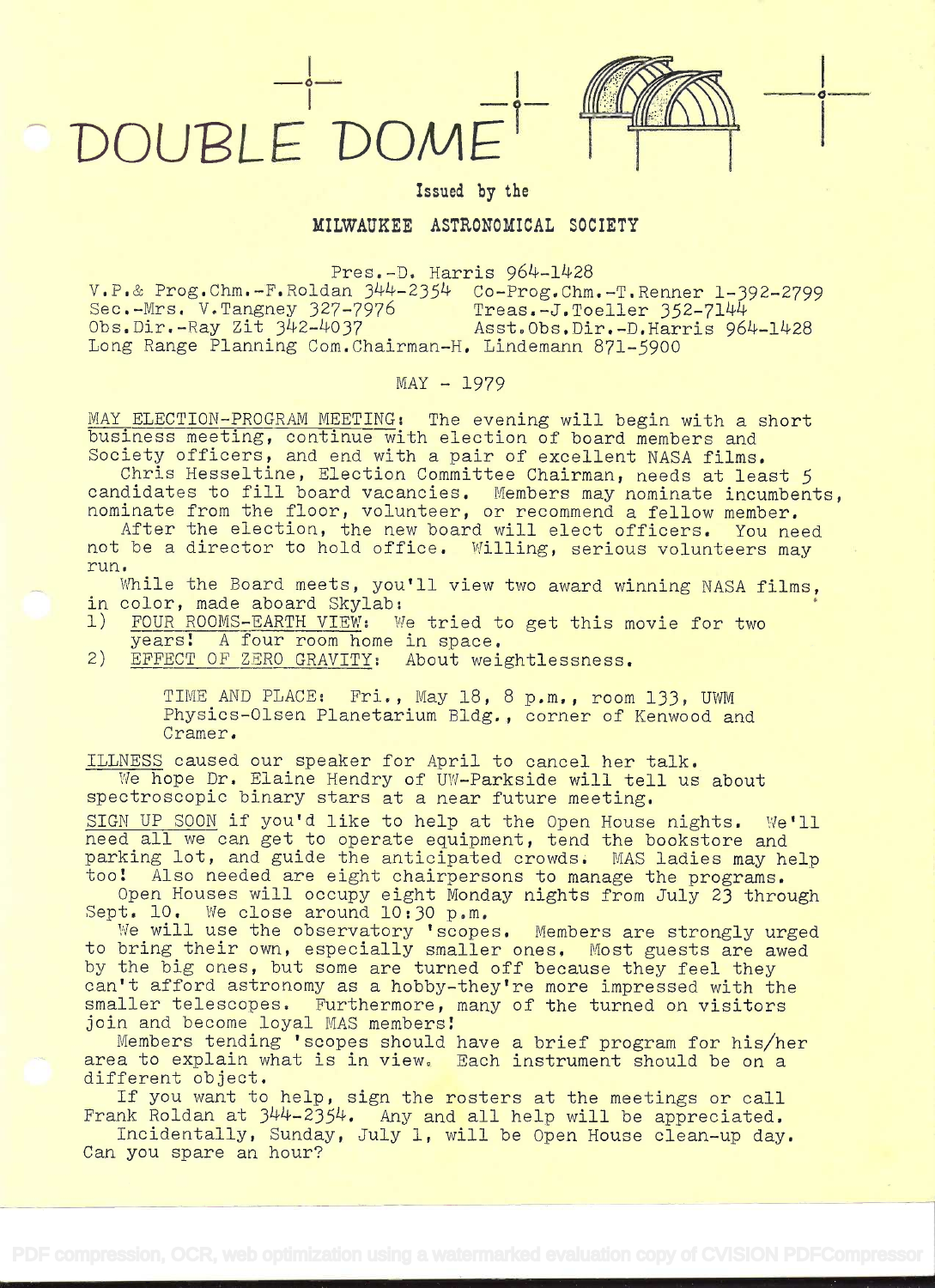OVER 250 GUESTS ATTENDED the observance of National Astronomy Day, April 7, at the observatory. There was much interest in the light pollution problem. And our generous visitors made the MAS treasury \$20 richer!

MIR. & MRS. FRED MATTHIES generously donated a sorely needed 35mm slide projector complete with zoom lens and trays. This equipment will be put to use at Open Houses, tours, and the new summer program-meetings. Thank you, Mr. & Mrs. Matthies.

On a related note, the MAS still needs a 16mm projector for showing films at the aforementioned gatherings. Please call Treas. Jim Toeller.

BOUND TO RISE: In 1965, a young man, Bob Stencel, joined the MAS and became an active member of the Junior Observers of the Milwaukee Astronomical Society (JOMAS),

Bob James heard from him recently, only now he is Dr. Robert Stencel, a NASA radio telescope astronomer!

The MAS is proud that another of its members has gone so far. We hope his success inspires our younger members.

INTERNATIONAL ASTRONOMICAL TELEGRAMS announcing positions, magnitudes, and other important data concerning novas and newly discovered comets will be posted on the observatory bulletin board.

As MAS member John Ceraci receives these reports, he will notify the keyholder in charge on the following member's night.

Thanks to Mr. Geraci for volunteering this valuable service.

26" (66cm) TELESCOPE\_PROGRESS REPORT: Wm, Collins has started work on the mirror by removing an 8.03" dia, core from its center.

NEW MEMBER: The latest addition to the Milwaukee Astronomical Society roster is WILLIAM HUENERS, Milwaukee.

THE "NORTHERN LIGHTS", the official North Central Region Astronomical League newsletter will soon publish the June edition.

Issued four times a year, this publication contains astronomical news from midwest societies and graze information, Subscriptions are \$1.50 per year. Write Mr. J. H. Fox, 14601 55th St. S., Afton, Minn., 55001. Articles for publication are needed.

MEMBER'S NIGHT: Keyholders will be

|  | May 12 G. Wedemayer | 476-1827     |  | Jun. 9 R. Berry | 442-4267 |  |
|--|---------------------|--------------|--|-----------------|----------|--|
|  | 19 R. 2it           | $342 - 4037$ |  | 16 W. Collins   | 255-4169 |  |
|  | 26 J. Asztalos      | $547 - 3400$ |  | 23 G. Hall      | 786-8579 |  |
|  | Jun. 2 H. Auchter   | $542 - 2158$ |  |                 |          |  |

Members may use the facilities for any worthwhile project on these nights-no outsiders please, except parents of young members. Call the keyholder the Fri. before his night - cancel Sat. if necessary. The keyholder is urged to come out anyway. The keyholder is also responsible for tours during the week preceding his night. Requests should be cleared through Mr. Toeller (352-7144).

 $\frac{\partial}{\partial t}=\frac{1}{2}\sum_{j=1}^{N}d\sigma_{j}$